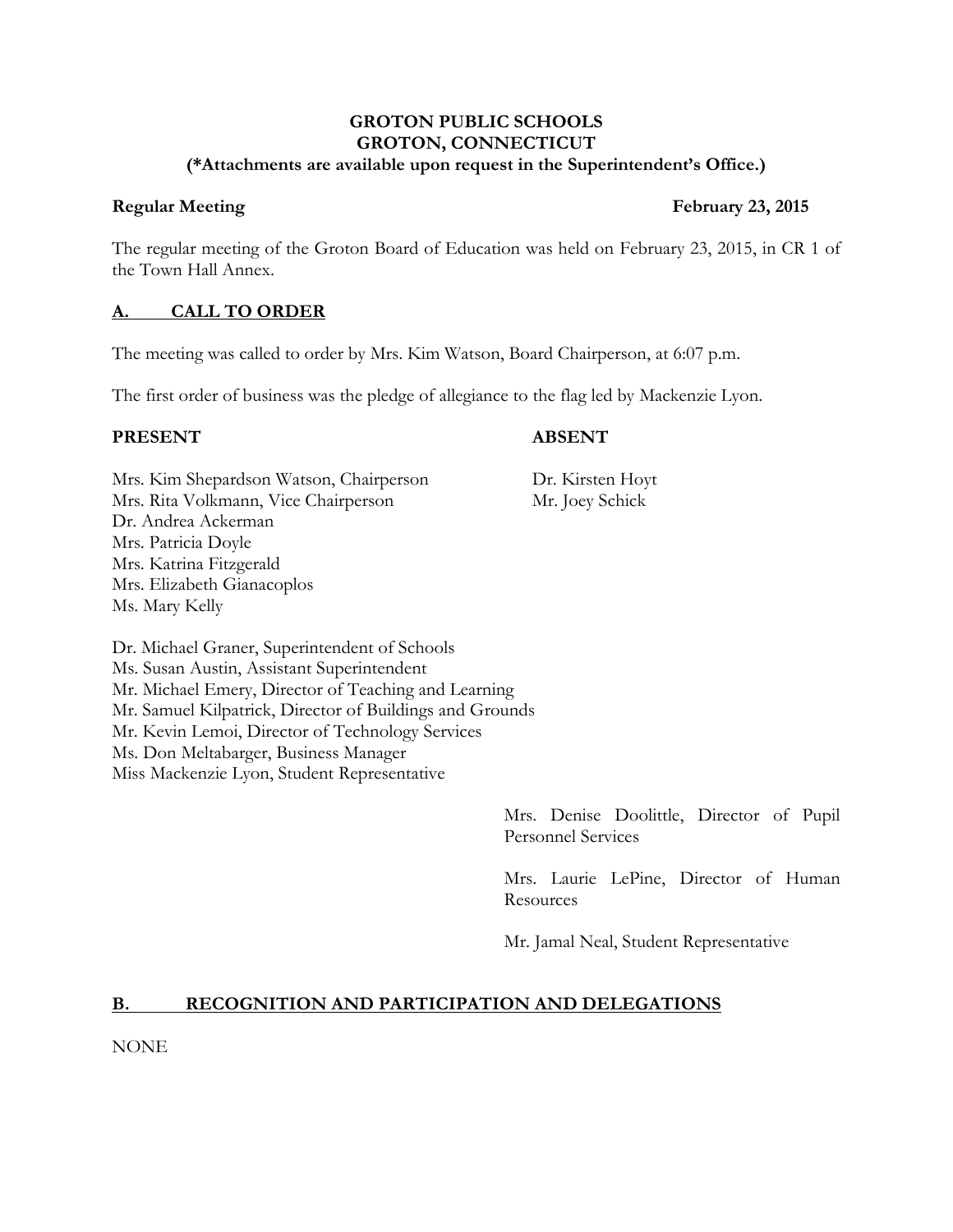# **C. COMMENTS FROM CITIZENS**

- **1.** Mrs. Bobbi Jo Cini, 316 Groton Long Point Road, addressed several issues:
	- $\triangleright$  She stated that she was disappointed in the Board for not having the sign at FHS moved back to the road side;
	- $\triangleright$  She stated that since the passing of the Security Guard at FHS, the position has not been filled; she feels it needs to be look at and filled;
	- $\triangleright$  She stated that she was opposed to the proposed new school; she feels that Groton has never come in budget and mentioned the various maintenance issues at FHS she has observed; she also noted the broken window at CMS;
	- $\triangleright$  She noted all the consultant fees had been paid for past school construction projects and that the funds were not well spent.

# **D. STUDENT LIAISON REPORT**

The student representative reported:

- The students have begun to prepare for the CAPT Science testing; tenth graders will be taking the test on March 11, 2015.
- $\triangleright$  She gave an update on the sports teams:
	- o Girls basketball have qualified for ECC and State Tournaments
	- o Boys Basketball have qualified for ECC and State Tournaments
	- o Wrestling Team has two student who have placed 2nd at State
	- o Women's Fencing has secured the ECC Team Championship
	- $\circ$  Cheerleading Team took 1<sup>st</sup> place at ECC
- $\triangleright$  She noted that a defensive driving seminar was held last Friday and was well received.
- $\triangleright$  She stated that a meteorologist came to speak on his vocation to juniors and seniors and the presentation was filmed live during their activity block.

# **II. RESPONSE TO COMMENTS FROM CITIZENS**

Mrs. Gianacoplos asked for the status of the sign at FHS. Mr. Kilpatrick responded that all the necessary steps have been taken and the work will be completed when the weather permits this spring.

Mrs. Gianacoplos asked for the status of the replacement of the Security Guard. Dr. Graner stated the position has been replaced with the full-time equivalent.

Mrs. Volkmann asked for an update on the maintenance issues mention by Mrs. Cini. Mr. Arcarese responded that the area has been patched twice since the renovation of FHS; however, this winter weather has affected the situation.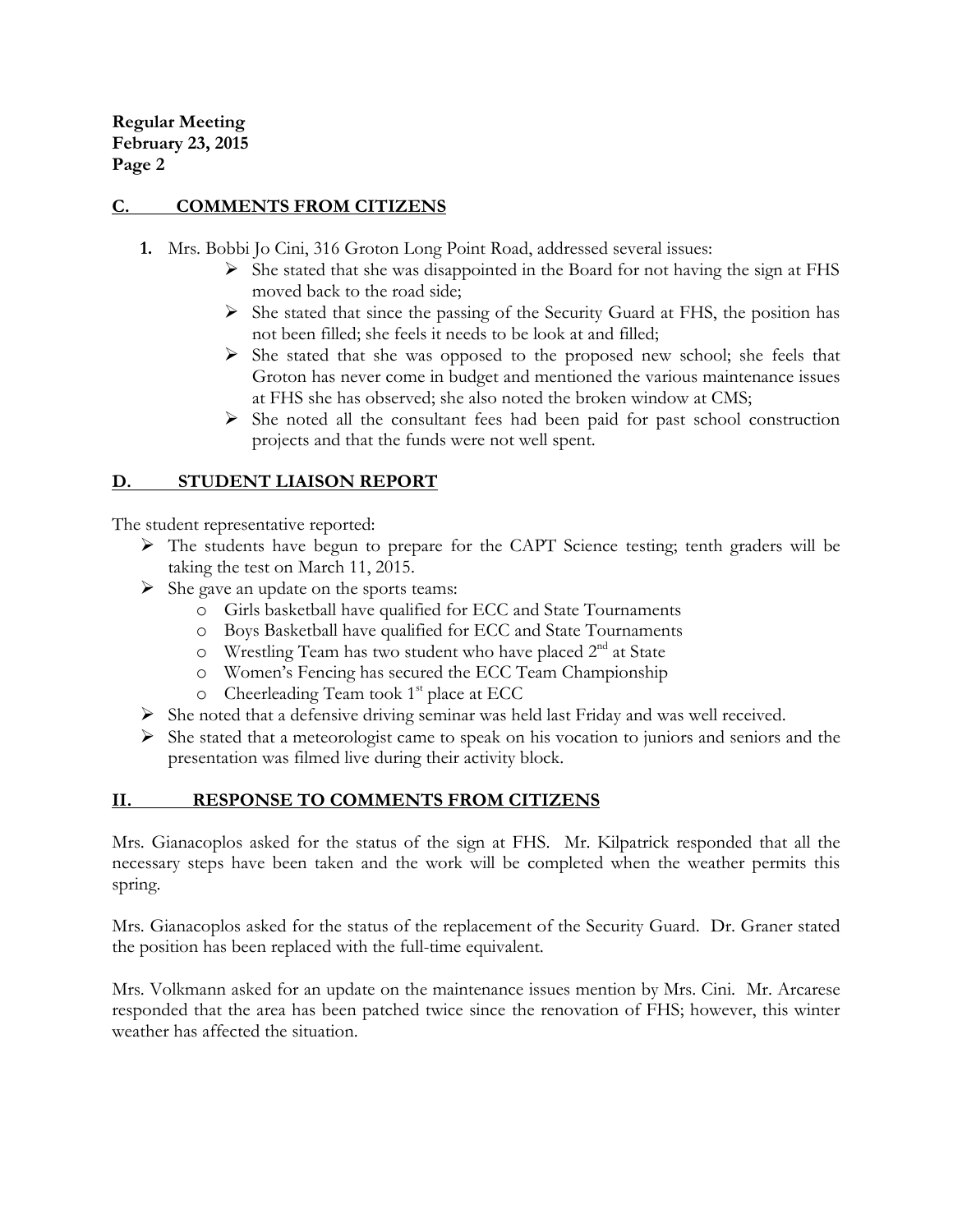#### **II. RESPONSE TO COMMENTS FROM CITIZENS – cont.**

Ms. Kelly asked about the broken window at CMS. The Superintendent stated that he would check into it and report back to the Board. Mr. Kilpatrick stated that he has received a work order for the window within the last 2 months and when the window is received, it will be installed.

#### **III. SUPERINTENDENT AND ADMINISTRATION REPORTS**

NONE

# **A. REPORTS AND INFORMATION FROM THE STAFF**

NONE

# **IV. COMMITTEE REPORTS**

| 1. | Finance/Facilities Committee: |                       |
|----|-------------------------------|-----------------------|
|    |                               | There was no report.  |
| 2. | Policy Committee:             | There was no report.  |
| 3. | Curriculum Committee:         | There was no report.  |
| 4. | Negotiations Committee:       | There was not report. |

5. LEARN: Mrs. Volkmann stated that LEARN met last week and that Jan Perraccio, Superintendent from Old Saybrook, reported on their budget. Ms. Perraccio stated that they had 3 budgets: (1) Central Office budget which is a sustained service budget; (2) Administration budget with is 0 based and has tiered levels; (3) Superintendent's budget. She also addressed the challenges with declining enrollment. Mrs. Volkmann also noted a report from Peter Smith, Lobyist for the RESC, on the Governor's budget. She further noted that Dr. Howley with the Superintendents on February 13, 2015. Dr. Graner noted two points: (1) the Legislative breakfast where the Superintendent's met with 5 legislators and the Superintendents made it clear to the legislators that they are trying to improve communication; (2) the Interim Commissioner shared the process for hiring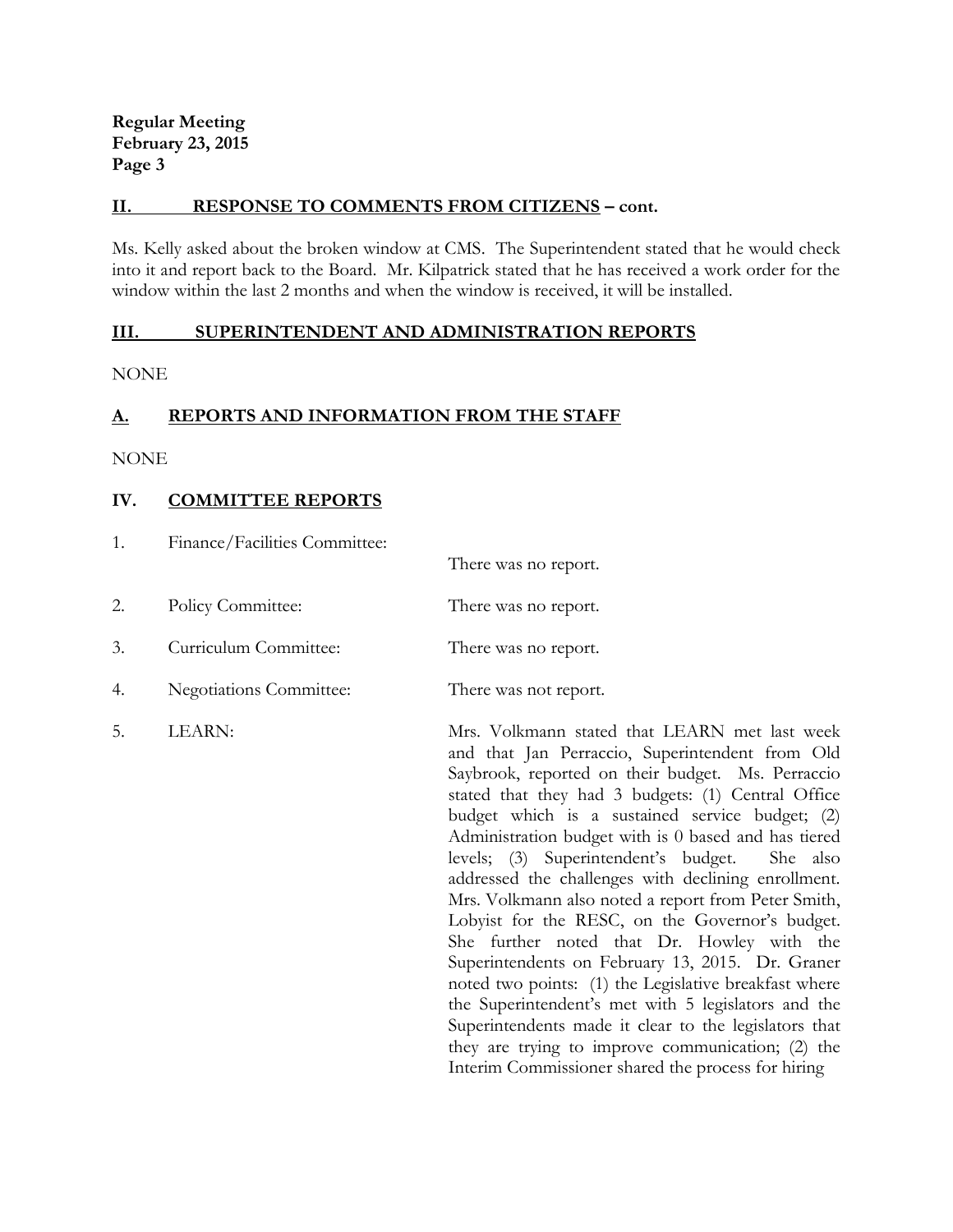#### **IV. COMMITTEE REPORTS – cont.**

the new Commissioner. Dr. Graner further noted that the State Dept. of Education is looking at the Education Evaluator System. Lastly, Mrs. Volkmann noted that there are no new taxes for the State of Connecticut and that transportation is going to be a priority.

- 6. Groton Parent Council: There was no report.
- 7. Town & City Councils/RTM/Board Liaison Committee:

Mrs. Doyle stated that the Town & City Councils/RTM/Board Liaison Committee met February 4, 2015 and discussed shared services, the budget, and upcoming school facilities initiatives. Mrs. Doyle stated that the next meeting will be March 4, 2015 at 5:30 p.m., at PV.

8. GEA/AGSA/BOE Liaison Committee:

There was no report.

9. School Facilities Task Force: Mrs. Watson stated that the School Facilities Task Force has been meeting consistently and are in the last phase. She noted an article on the cost of the project was published in the *The Day*. The next meeting will be February 26, 2016.

10. Groton Scholarship: Ms. Kelly stated that the Groton Scholarship met on January 20, 2015. She stated that the second mailing for donations will be done in February and the donations are due March 1, 2015; applications for students was available on February 27, 2015 online at the Career Center and the return due date is March 6, 2015.

Mrs. Watson acknowledged the contributions of Dr. Kirsten Hoyt to the district and community who has taken a new job in Arizona and wished her well.

#### **V. ACTION ITEMS**

# **A. CONSENT CALENDAR**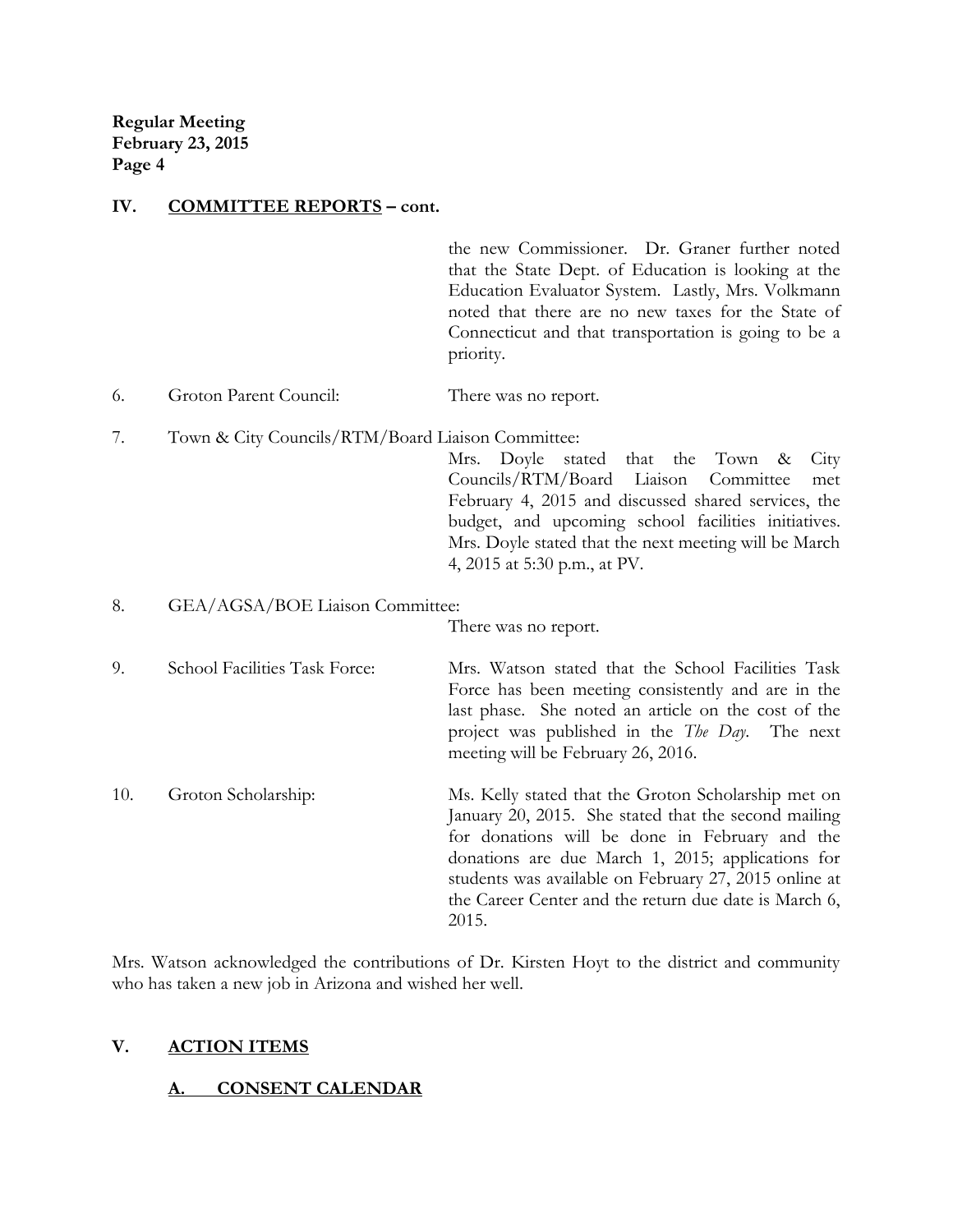## **A. CONSENT CALENDAR – cont.**

#### **1. RESOLUTION ACCEPTING BOARD MINUTES**

RESOLVED, that the minutes of the December 15, 2014 and the Special Meeting of February 5, 2015, are hereby accepted and approved.

#### **2. RESOLUTION ACCEPTING WARRANTS**

RESOLVED, that the Warrant dated December 26, 2014, January 16, 30, and February 13, 2015 are hereby accepted and approved.

# **3. RESOLUTION ACCEPTING GIFTS**

RESOLVED, that the Board hereby accepts gifts to the Groton Public School as follows:

- **• Peter and Patricia Halvordson have made a donation of \$2000.00 to the Fitch High School Robotics Team.**
- **Pfizer United Way Campaign (Everett Wilhelm) has made a donation of \$238.48 to the Fitch High School Robotics Team.**
- **Target Field Trips Grant Sponsored by Target has made a donation of \$700.00 to Grade 2 at Catherine Kolnaski Magnet School for Science Field Trips.**

A motion was made by Mrs. Gianacoplos and seconded by Mrs. Volkmann.

#### **PASSED – UNANIMOUSLY**

#### **B. OLD BUSINESS**

# **1. DISCUSSION AND POSSIBLE ACTION REGARDING THE 2015-2016 SCHOOL CALENDAR [ATTACHMENT #1]**

A motion was made by Mrs. Gianacoplos and seconded by Ms. Kelly to approve as the 2015-2016 School Calendar.

**YES – Kelly, Ackerman, Watson, Gianacoplos, Doyle, Fitzgerald**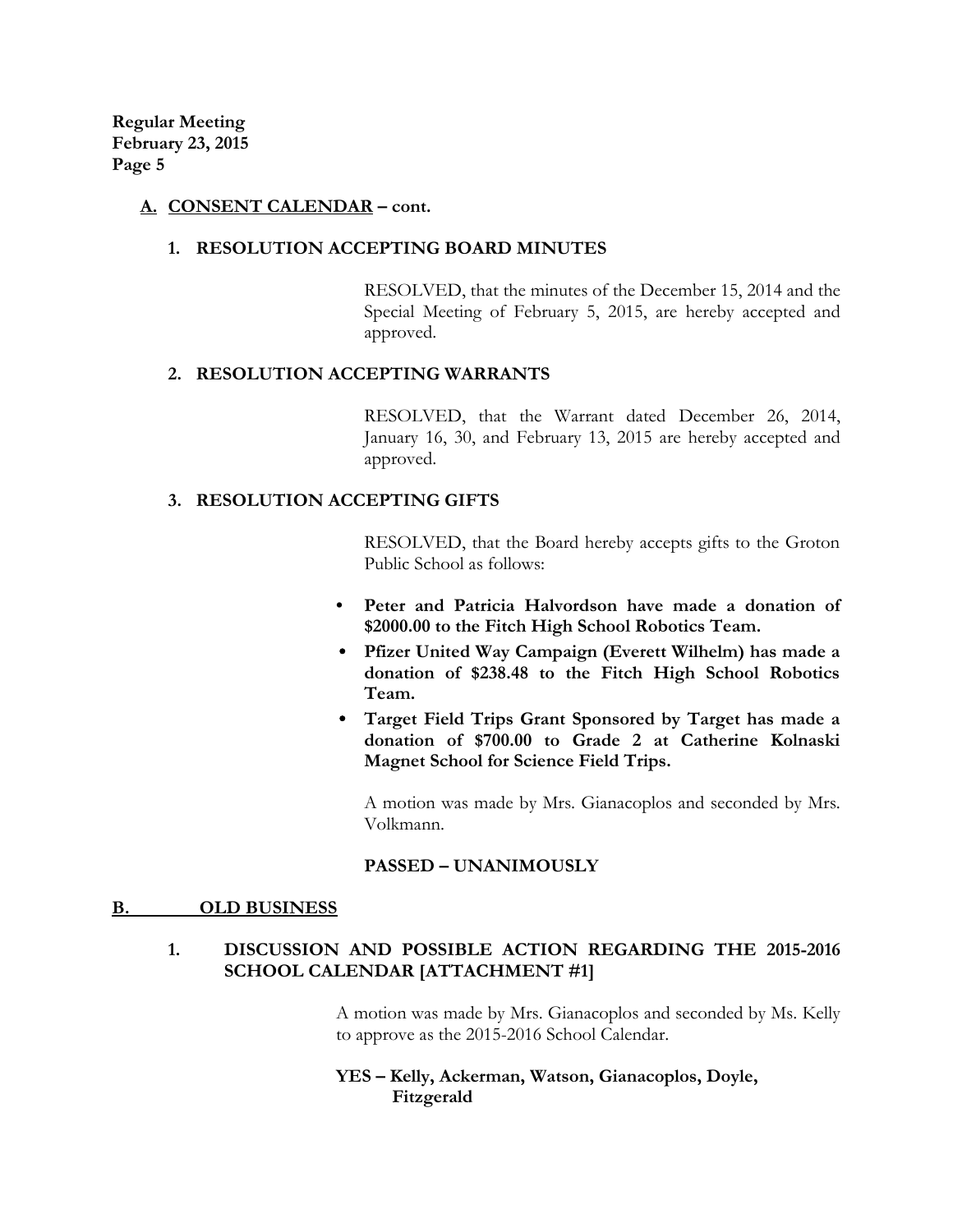**B. OLD BUSINESS – cont.**

**NO – Volkmann**

**PASSED** 

#### **C. NEW BUSINESS**

#### **1. DISCUSSION AND POSSIBLE ACTION REGARDING THE 2014-2015 TUITION RATES [ATTACHMENT #2]**

A motion was made by Mrs. Doyle and seconded by Dr. Ackerman to approve the 2014-2015 Tuition Rates.

**YES – Kelly, Ackerman, Watson, Gianacoplos, Doyle, Fitzgerald NO – Volkmann**

#### **PASSED**

# **2. DISCUSSION AND POSSIBLE ACTION REGARDING APPLYING FOR THE 2014-2015 DISTRICT TECHNOLOGY UPGRADES TO SUPPORT TRANSITION TO THE NEW STANDARDS GRANT**

A motion was made by Mrs. Volkmann and seconded by Mrs. Doyle to approve applying for the 2014-2015 District Technology upgrades to support transition to the new standards grant.

#### **PASSED - UNANIMOUSLY**

# **3. DISCUSSION AND POSSIBLE ACTION REGARDING THE APPROVAL OF THE CLOSEOUT OF THE CUTLER MIDDLE SCHOOL PORTABLE PROJECT**

A motion was made by Mrs. Gianacoplos and seconded by Mrs. Volkmann to approve the closeout of the Cutler Middle School Portable Project.

#### **PASSED – UNANIMOUSLY**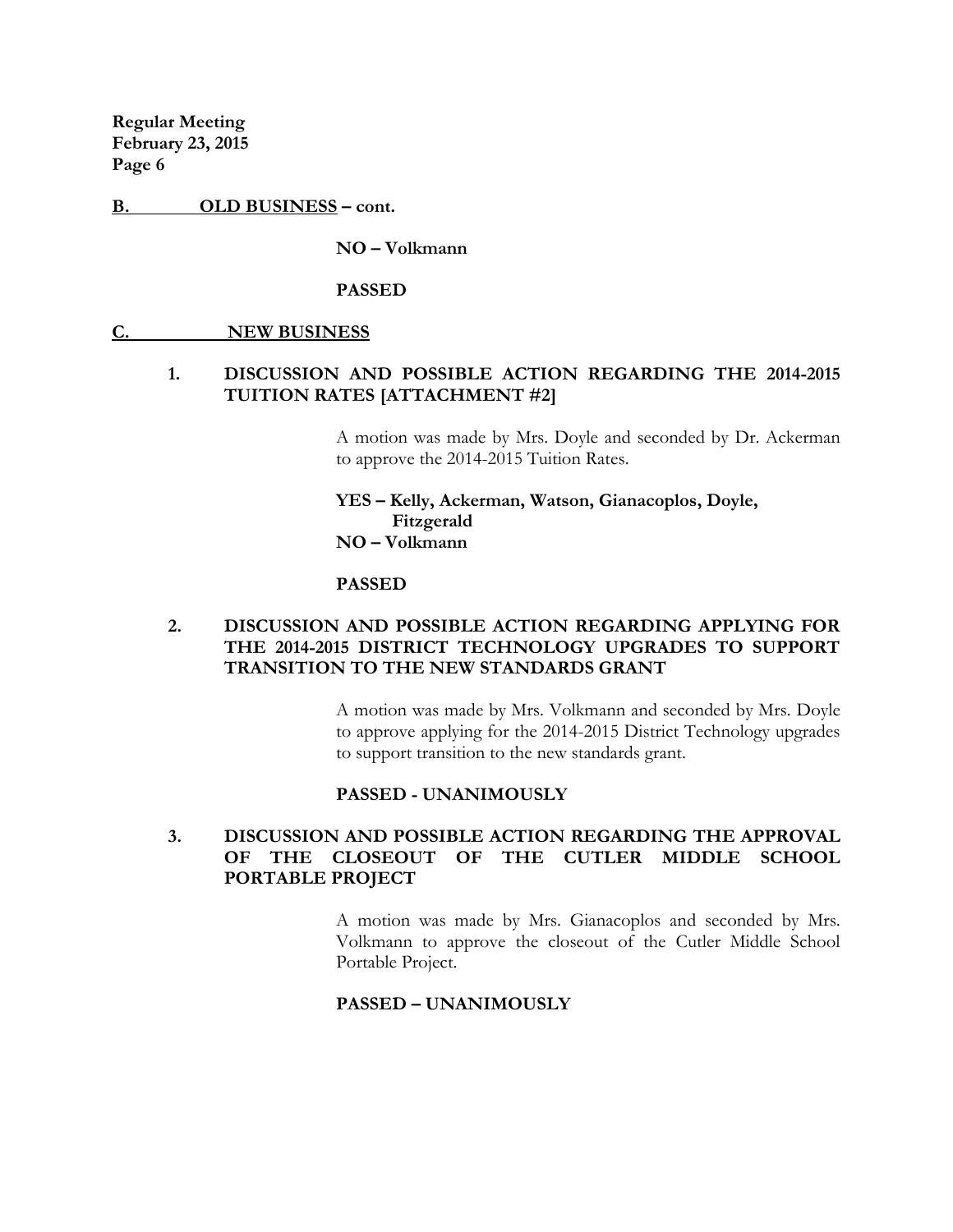#### **C. NEW BUSINESS – cont.**

## **4. DISCUSSION AND POSSIBLE ACTION REGARDING THE APPROVAL OF THE FITCH HIGH SCHOOL ROOF PROJECT**

A motion was made by Mrs. Gianacoplos and seconded by Dr. Ackerman to approve the close of the Fitch High School Roof Project.

#### **PASSED – UNANIMOUSLY**

# **5. DISCUSSION AND POSSIBLE ACTION REGARDING A TEACHER SABBATICAL REQUEST**

A motion was made by Mrs. Doyle and seconded by Mrs. Gianacoplos to approval of a teacher Sabbatical request.

**YES – Kelly, Ackerman, Watson, Gianacoplos, Doyle, Fitzgerald NO – Volkmann**

#### **PASSED**

#### **VI. INFORMATION AND PROPOSALS**

#### LETTERS, COMMUNICATIONS, AND COMMENTS

- 1. Ms. Kelly noted the flyer regarding Read Across America and stated that she would be reading at CK on Friday.
- 2. Mrs. Volkmann noted that she had been contacted by Seth Danner regarding the Hiking Club's Flap Jack fundraiser at Applebee's on March 7, 2015, 8:00 to 10:00 a.m.
- 3. Mrs. Watson noted that she has referred any correspondence regarding the School Facilities Task Force to Jon Heller. Mrs. Watson also noted that the Trail Coordinating Liaison Committee was in need of Board representation. This committee will be meeting on February 26, 2015, at 4:30 p.m., at the Senior Center.

#### **VII. ADVANCE PLANNING**

# **A. Future Meeting Dates and Calendar Items**

As noted in the agenda.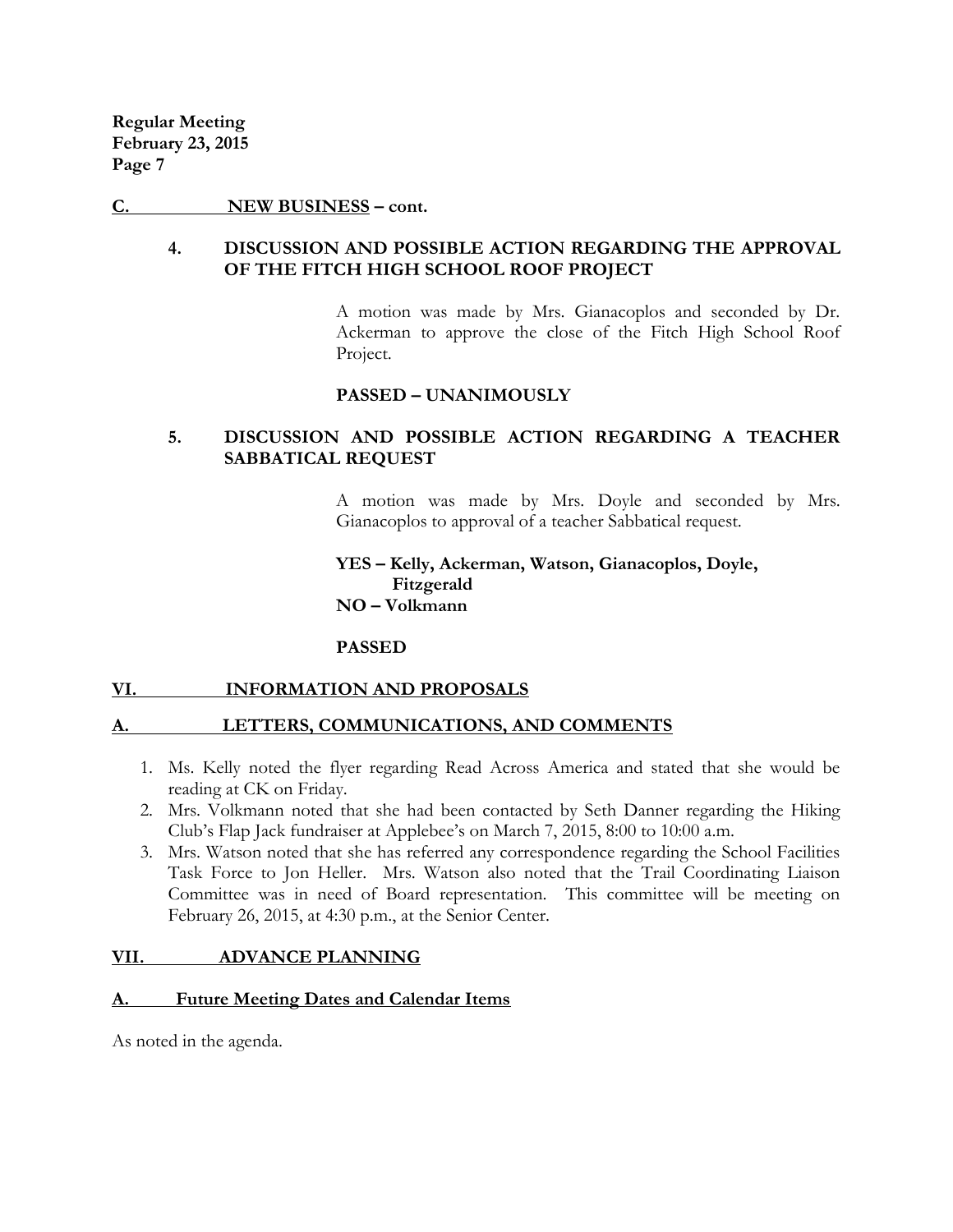#### **B. Suggested Agenda Items**

Mrs. Gianacoplos noted that the Graduation Requirement Policy has had a first reading on September 15, 2014 and should be placed on the next Board agenda for a second reading.

Mrs. Fitzgerald made the following referrals:

- > Reading specialist assignment to the COW
- > Math Interventionist assignment to the COW
- > How large are the class sizes with paraprofessionals to the COW

Ms. Kelly made a referral to the Policy Committee for review of a Head Trauma policy.

#### **C. NEW BUSINESS – cont.**

# **6. DISCUSSION AND POSSIBLE ACTION REGARDING THE ADOPTION OF THE 2015-2016 BUDGET [ATTACHMENTS #3, 4, 5]**

A motion was made by Mrs. Doyle and seconded by Mrs. Gianacoplos to approve the 2015-2016 budget in the amount of \$77,130,239 which represents a 2.7% increase.

# **YES – Kelly, Ackerman, Watson, Gianacoplos, Doyle, Fitzgerald ABSTAINED – Volkmann**

#### **PASSED**

# **7. DISCUSSION AND POSSIBLE ACTION REGARDING THE RATIFICATION OF THE AGSA AGREEMENT**

A motion was made by Dr. Ackerman and seconded by Mrs. Gianacoplos to go into Executive Session at 8:50 p.m., for the purpose of discussion the AGSA Agreement and to invite Dr. Graner to attend.

# **PASSED – UNANIMOUSLY**

The AGSA Agreement was discussed. No action was taken.

A motion was made by Ms. Kelly and seconded by Mrs. Doyle to return to Open Session at 9:02 p.m.

#### **PASSED – UNANIMOUSLY**